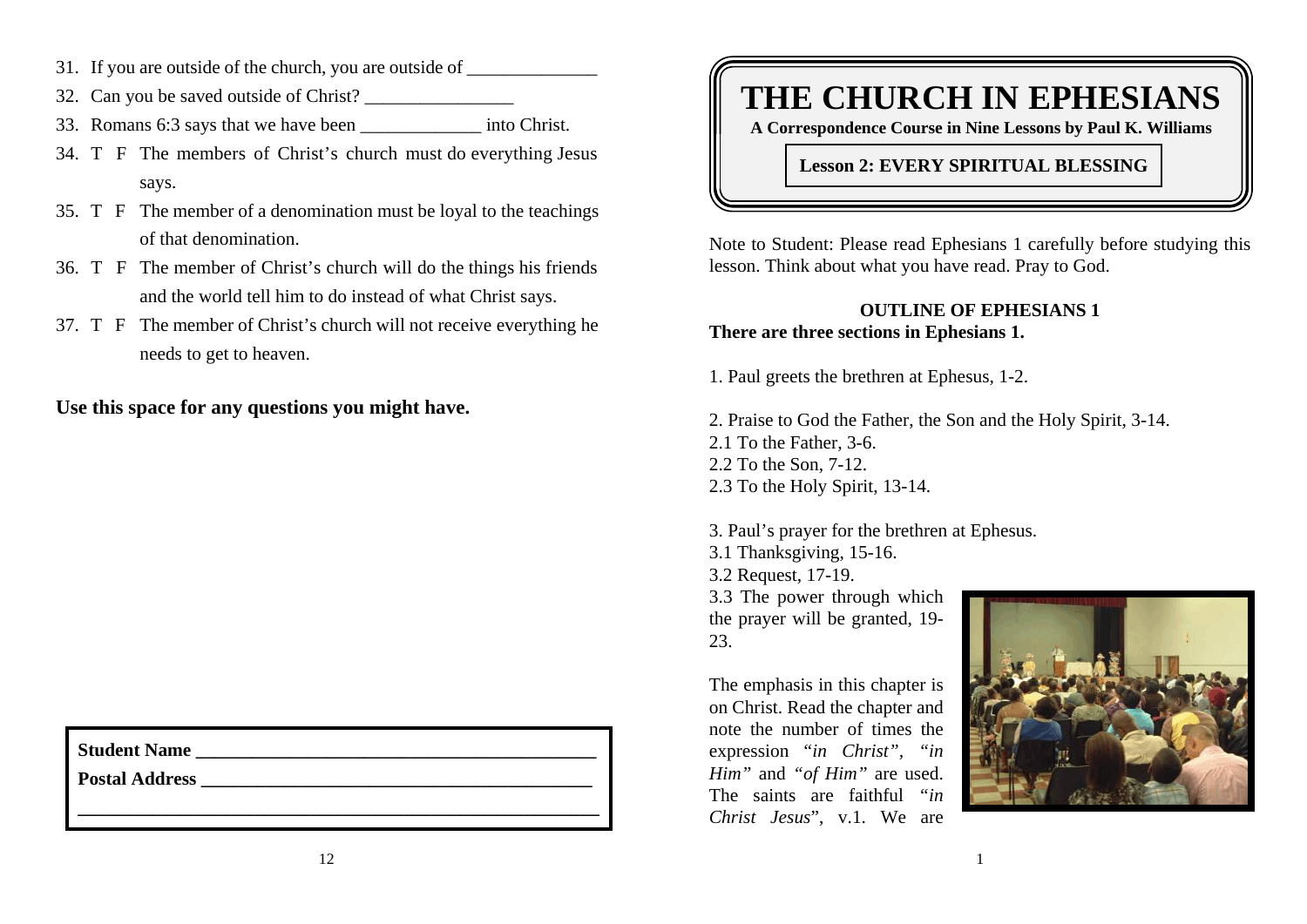blessed with every spiritual blessing "*in Christ"*, v.3. Everything accomplished for our salvation listed in verses 3-14 is done "*in Him."* Paul asks that God may give the saints at Ephesus a spirit of wisdom and revelation in the knowledge "*of Him*", v.17. Christ has been raised to rulership to be head over all things to the church, v.21-23. This chapter is packed with praise to and thanksgiving for Jesus Christ.

The word "*church*" is not found until verse 22, yet the great work of redemption described in verses 3-14 and the blessings Paul prays for in verse 15-19 are made possible by the fact that Christ was raised from the dead and is not **"***head over all things to the church, which is His body, the fulness of Him who fills all in all.* **"** v.22-23. The redemption of the saints is the redemption of the church. Therefore when we study how God blesses with every spiritual blessing in Christ we are studying about His plan of blessing us in the church of Christ.

#### **QUESTIONS:**

- 1. T F I read Ephesians 1 before studying this lesson.
- 2. T F The emphasis in this chapter is on Christ.
- 3. T F There are four sections in Ephesians 1.
- 4. T F Paul prayed for the brethren at Ephesus.
- 5. T F Peter was made head over all things to the church.

#### **Verse Three – The Theme of the Chapter**

"*Blessed be the God and Father of our Lord Jesus Christ, who has blessed us with every spiritual blessing in the heavenly places in Christ."* Who can fail to say "Amen"? Every believer must be struck with awe when he begins to understand what this verse means.

God has blessed us! (That is, God has blessed Paul, the Ephesians saints, and all other saints.) He has blessed us who do not deserve blessing. He has blessed us who have sinned against Him and deserve eternal punishment. We cannot understand why. We can only praise and love Him

Romans 6:3 tells ushow one gets into Christ. "*Or do you not know that all of us who have beenbaptized into Christ Jesus have beenbaptized into His death?"* Have you



been "*baptized into Christ Jesus?"* There is no other way into Him. Contact us at once if you want to be baptized into Christ. We will help you.

#### **The duties of members of the body**

Just as my physical head controls every function of my body, so Jesus is "*head over all things to the church."* This tells us what the duties of the members of the body of Christ are. We must do everything Jesus says. The members of the church will search the scriptures to find exactly what Jesus wants us to do. Then that member will obey those things the same way that my hand obeys my brain. The faithful member of Christ's body does not argue with Jesus and does not listen to the teachings of men. His whole life is a life of loving obedience to Christ. Paul wrote, "*I have been crucified with Christ; and it is no longer I who live, but Christ lives in me; and the life which I now live in the flesh I live by faith in the Son of God, who loved me, and delivered Himself up for me"* (Galatians 2:20).

This is not the picture of denominationalism where the members of many religious bodies are loyal to the conflicting teachings of their denominations. It is the picture of those who will not be moved by friends or the love of the world. It is the picture of those who look always to Jesus, finding in His word everything they need to guide them and sustain them every day of their lives. For from their Head they receive "*the fulness of Him who fills all in all."*

# **QUESTIONS**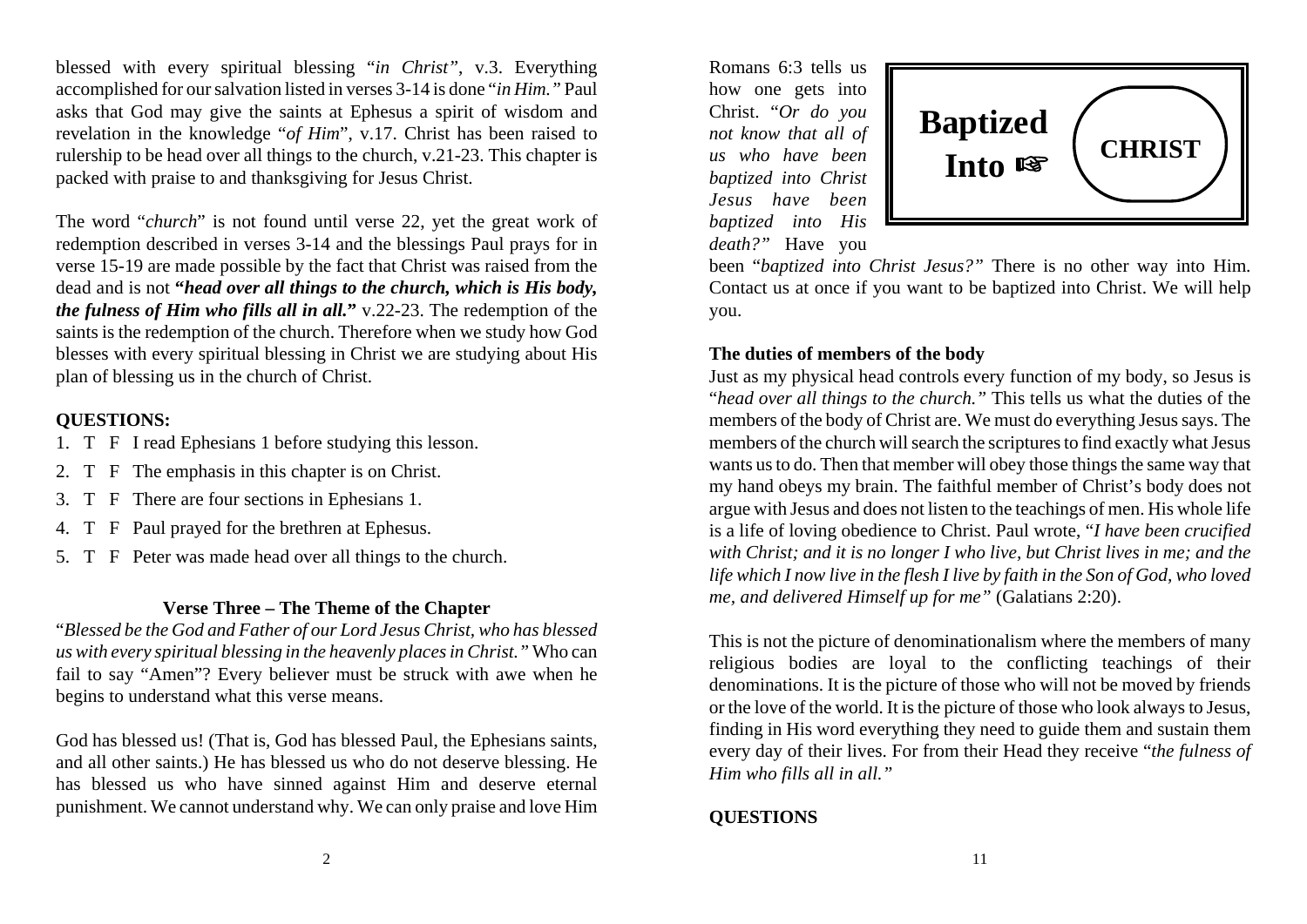every blessing which Jesus gives to man. Therefore, if I would have every spiritual blessing, I must be in the church, the body of Christ.

### **QUESTIONS**

- 19. What miracle shows that God will do what He has promised?
- 20. T F "Seated at God's right hand" means Jesus is in the position of authority.
- 21. Why must all the kings of the earth fear Jesus?
- 22. Who are the church?  $\frac{1}{2}$  and  $\frac{1}{2}$  and  $\frac{1}{2}$  are the church?
- 23. Is Jesus the only head of the church?
- 24. In what things is Jesus not head to the church?
- 25. Do denominations have men on earth to be their heads?
- 26. What is the body of Christ?
- 27. How many bodies does Jesus have?
- 28. Are denominations separate religious bodies? \_\_\_\_\_\_\_\_
- 29. If we are "in Christ" we are "in  $\Box$
- 30. Where will I find the fulness of Christ?

# **Where are you?**

The student should examine this truth very carefully and ask himself the question, "Where am I? Am I in Christ? Am I in the church, which is the body of Christ?" If you are not, you do not have the spiritual blessings which God has provided for you. You have no forgiveness, no hope of heaven. If you are outside the church, you are outside of Christ. You are without God and without hope in this world!

# **How to get in.**

for it.

# **Every spiritual blessing**

He has blessed us with every spiritual blessing. All of the blessings listed in verses 4-14 are ours. Answered prayer, the power to overcome sin and death, the joy of salvation, the hope of heaven – all these and all other spiritual blessings are ours. In 1 Corinthians 3:21-23 Paul bursts into exultation and says, "*For all things are yours: whether Paul or Apollos or*



*Cephas, or the world or life or death, or things present or things to come--all are yours. And you are Christ's, and Christ is God's."* In Romans 8:35-39 he says, "*Who shall separate us from the love of Christ? Shall tribulation, or distress, or persecution, or famine, or nakedness, or peril, or sword? As it is written: "For Your sake we are killed all day long; We are accounted as sheep for the slaughter."Yet in all these things we are more than conquerors through Him who loved us. For I am persuaded that neither death nor life, nor angels nor principalities nor powers, nor things present nor things to come, nor height nor depth, nor any other created thing, shall be able to separate us from the love of God which is in Christ Jesus our Lord."*

When Paul says we have "*every*" spiritual blessing he does not leave anything out.

# **In the Heavenly Places**

The expression "*in the heavenly places"* is used five times in the book of Ephesians and nowhere else in the Bible. It is used in 1:3; 1:20; 2:6; 3:10; and 6:12. Read these verses before you continue reading this lesson. The only definition of the phrase which will fit

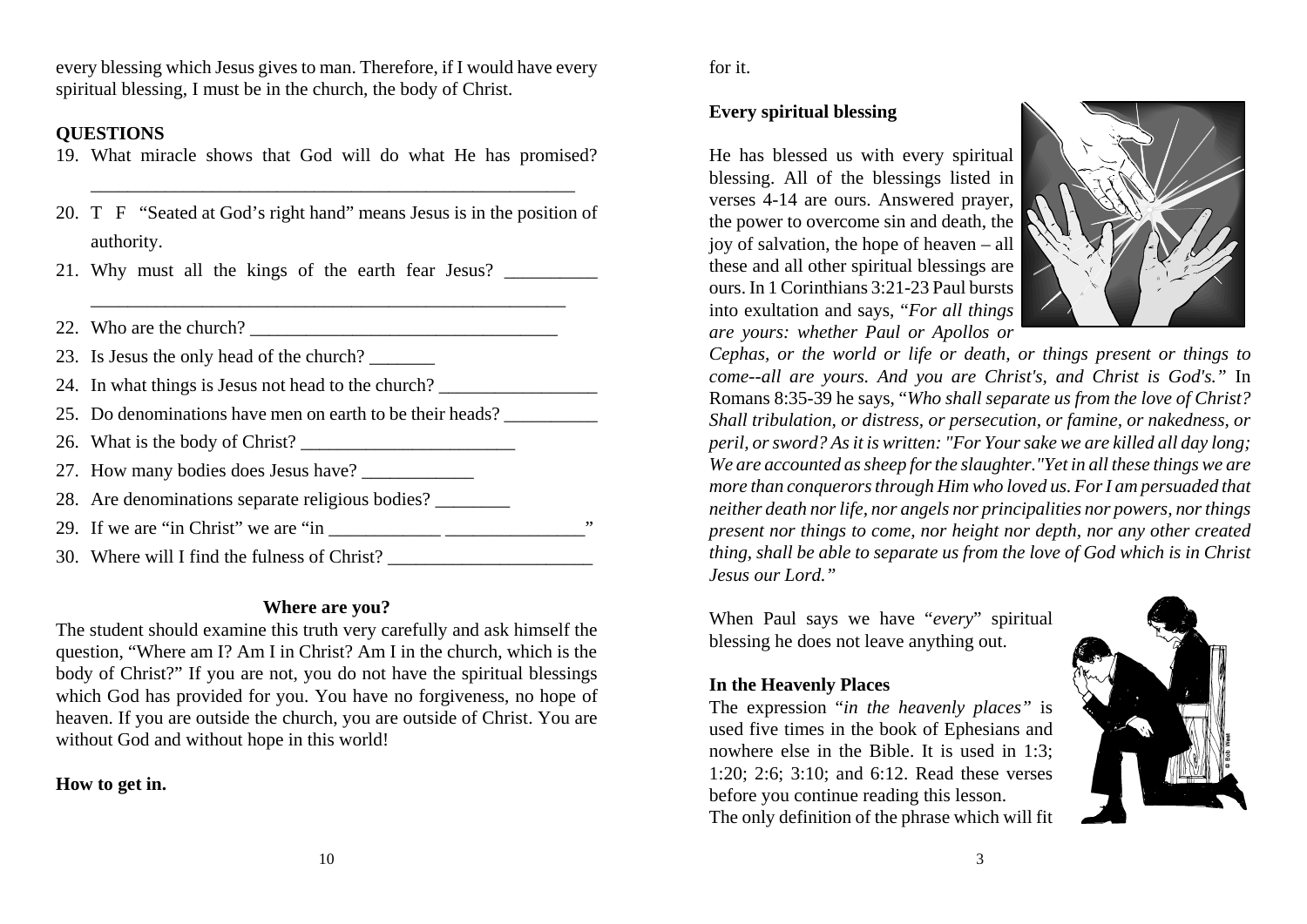all five verses is, "*in the spiritual realm*." It is a phrase which emphasizes that the real life of man is not the physical life and struggle but is the life of the spirit in which we serve God or Satan, where our eternal destiny is determined. It is in this realm the Christian receives every spiritual blessing.

God is not promising us every physical blessing. Though He will see that we receive those things which we need, He is not promising the Christian an easy life in this world. On the contrary, the New Testament paints a picture of persecution, deprivation, struggle against sin, and even martyrdom as what the servant of Christ can expect in this life. But the Christian understands that these are not the important things. Paul listed some things of which as a worldly man he could have been proud. Then he wrote, *"But what things were gain to me, these I have counted loss for Christ. Yet indeed I also count all things loss for the excellence of the knowledge of Christ Jesus my Lord, for whom I have suffered the loss of all things, and count them as rubbish, that I may gain Christ."* (Philippians 3:7-8). The Christian has Christ. In Christ he has every spiritual blessing in the heavenly places. All other things are worthless.

#### **In Christ**

Every spiritual blessing in heavenly places is "*in Christ."* This is the message of the letter to the Ephesians. Outside of Christ there are no spiritual blessings! Jesus said, "*Unless you believe that I am He, you shall die in your sins."* (John 8:24). Those outside of Christ have no salvation, therefore no spiritual blessings.

On the other hand *"every spiritual blessing"* is found "*in Christ."* When

This verse is a death blow to denominationalism because eachdenomination has its own head. There are not many heads, for the church of Christ – there is *one*, Christ Himself. He does not share that headship with anyone. No person on earth has the right to be the head of Jesus' church.

#### **The church is His body**

"*And He put all things in subjection under His feet, and gave Him as head over all things to the church, which is His body, the fulness of Him who fills all in all."* (vv22-23).

The church is Christ's body. We learn from this that Jesus has only one church. How do we know this? Hehas only one body. He is the head (one) and the church is His body (one). There is no room for many heads, and there is no room for many bodies. Every excuse for denominationalism is shattered by these verses. The church of Christ cannot be divided up into hundreds



of religious bodies, each with its own head. The church is the body of Christ and Jesus is its head. There is therefore only one church.

# *"The fulness of Him who fills all in all."*

This is saying the same thing verse 3 says, that God "*has blessed us with every spiritual blessing in the heavenly places in Christ."* The expression "*in Christ"* is the same as the expression "*in His body."* If I am in the body of Christ I am "*in Christ."*

The church is "*the fulness of Him who fills all in all"* In the church is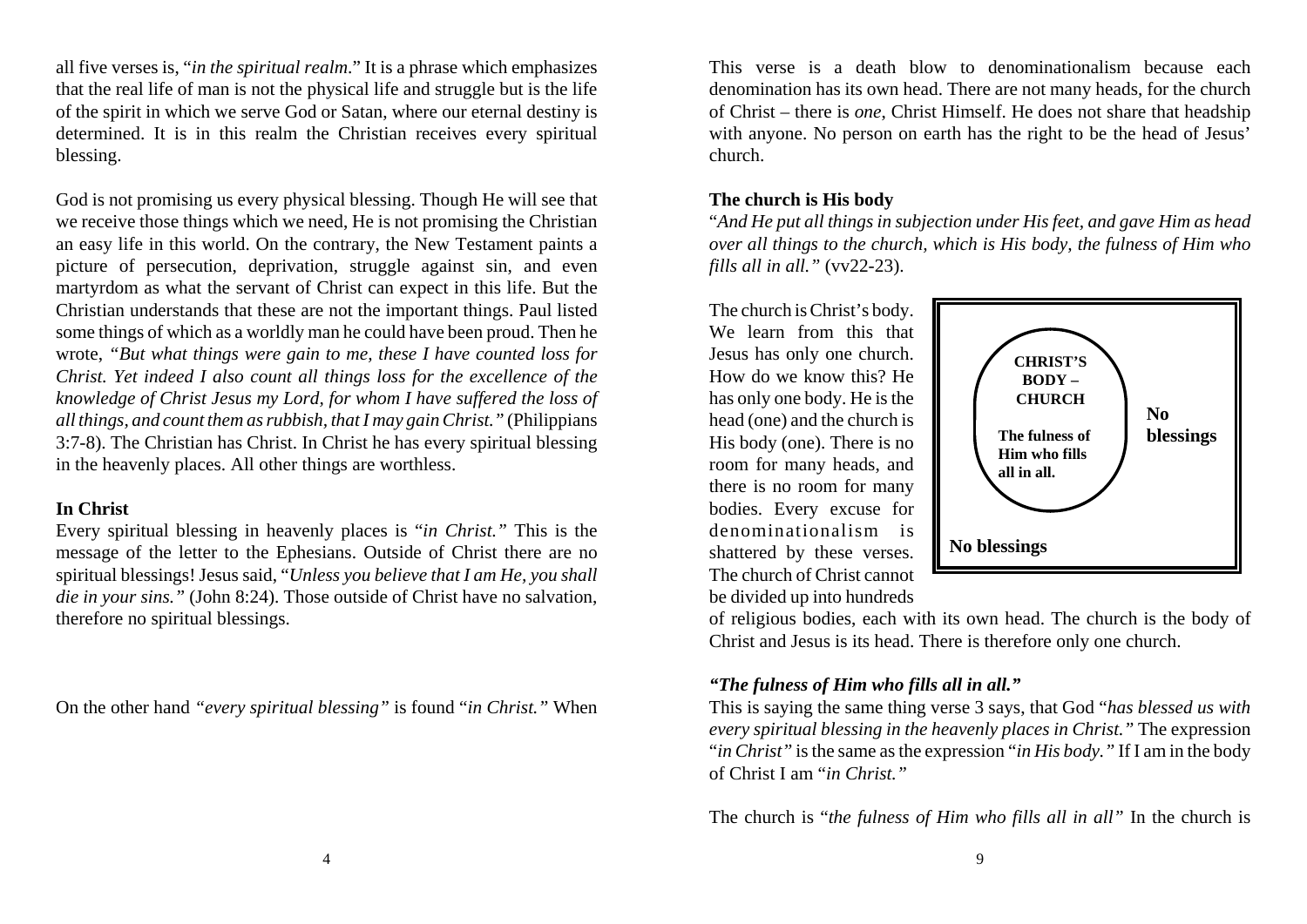#### **"Seated at God's right hand in the heavenly places"**

Psalm 110:1 prophesied that the Messiah (Christ) would sit at the right hand of God, and Mark 16:19 says, "*So then, when the Lord Jesus had spoken to them, He was received up into heaven, and sat down at the right hand of God.*" He is now there, in the position of authority, ruling over all things. He is seated in heaven, in the spiritual realm, exercising His authority as King of kings and Lord of lords (Revelation 17:14). Let all the kings of the earth fear Him! (Psalm 2).

He is "*far above all rule and authority and power and dominion, and every name that is named, not only in this age, but also in the one to come."* (V21). Jesus is not only Saviour and Redeemer, He is King and Judge! He is over **all** rule and authority. No one can escape His judgment. He who does not submit to Christ will be broken. "*Thou shall break them with arod of iron. Thou shalt shatter them like earthenware"* (Psalm 2:9).

#### **"Head over all things to the church"**

Those who submit to the rule of Christ are the church. Those who aredescribed as:

- 1. saints,
- 2. faithful in Christ Jesus (v1),
- 3. who were chosen,
- 4. predestined to adoption,
- 5. redeemed through the blood of Jesus,
- 6. to whom He made known the mystery of His will,
- 7. who have obtained an inheritance, and
- 8. who are to be to the praise of His glory (vv3-12)

– these are the church of Christ. To them, and to them only, He has been given as head over all things. "*And He put all things in subjection under His feet, and gave Him as head over all things to the church"* (v22).

# **The only head**

Jesus has been made "*head over all things to the church."* He is the *only* head of the church, and He is head *over all things* to the church. Those who are in the church must submit to Him in all things, and to no other.

we are in Him we haveeverything provided! For us to long for something not found in Christ is to long for something which is not a spiritual blessing. We are complete in Christ (Colossians 1:28).

Where are we if we are "inChrist"? It is vital to knowthe Bible answer to thisquestion, for "in Christ" is



A young lady entering into Christ

where every spiritual blessing is found. We will find the answer at the end of this chapter, and when we do you will see that in this verse Paul is talking about the church.

# **QUESTIONS:**

- 6. With how many spiritual blessings has God blessed Christians? \_\_\_\_\_
- 7. How many spiritual blessings are found outside of Christ?
- 8. The expression

is used five times in the book of Ephesians.

- 9. What definition will fit this phrase? \_\_\_\_\_\_\_\_\_\_\_\_\_\_\_\_\_\_\_\_\_\_\_\_\_\_
- 10. The real life of man is the life of the  $\blacksquare$ .
- 11. Does God promise us every physical blessing? \_\_\_\_\_\_\_\_\_\_\_
- 12. If I long for something which is not found in Christ I am longing for something which is not a \_\_\_\_\_\_\_\_\_\_\_\_\_\_\_\_\_\_\_\_\_\_\_ blessing.

# **The Spiritual Blessings in Verses 4-14**

In the hymn of praise to the Father, the Son and the Holy Spirit contained in verses 3-14, Paul gives the spiritual blessings which we receive through Jesus Christ. They are: